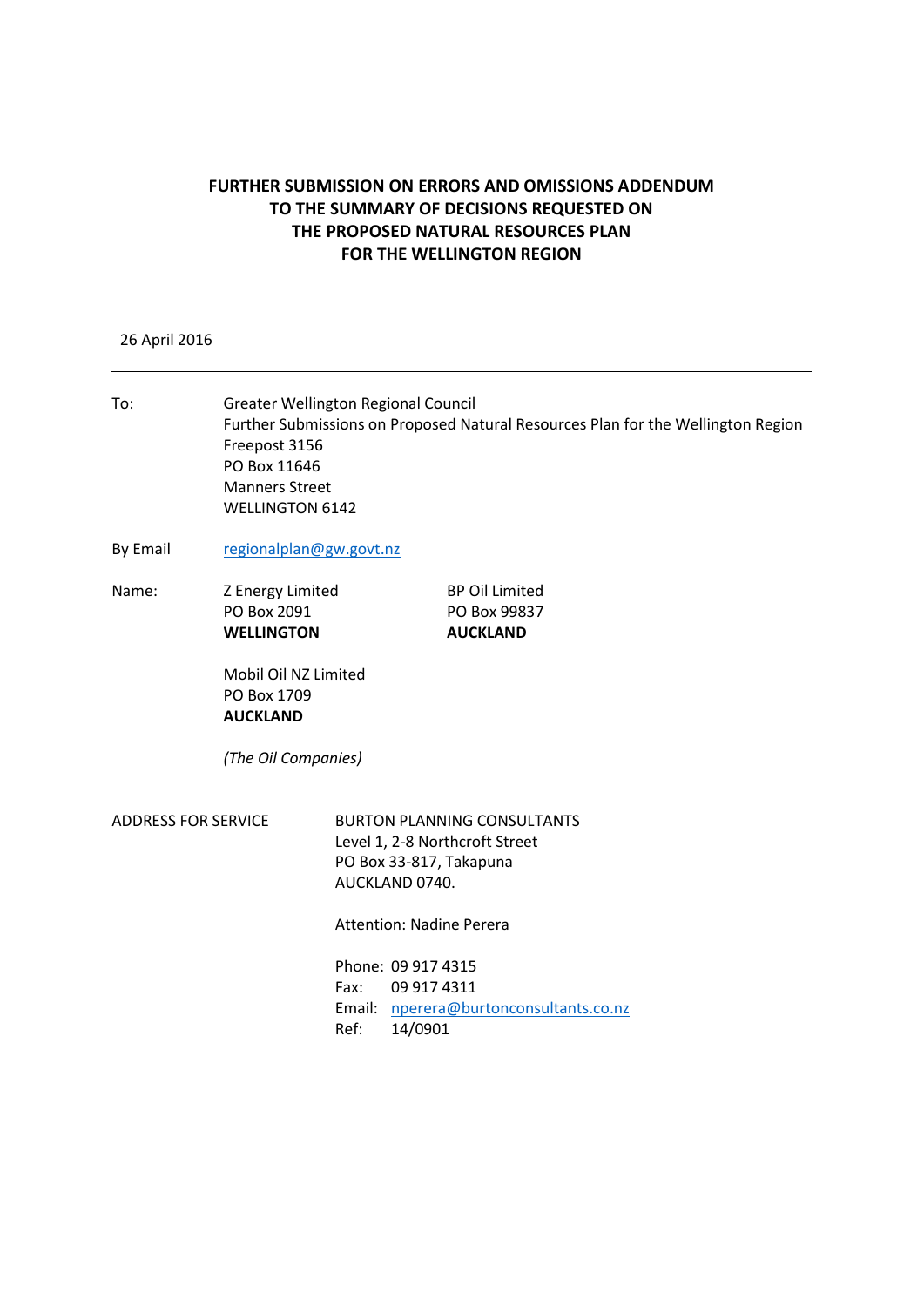- **1 THE OIL COMPANIES FURTHER SUBMISSIONS ARE CONTAINED IN THE ATTACHED TABLE**
- **2 THE OIL COMPANIES WISH TO BE HEARD IN SUPPORT OF THIS SUBMISSION**
- **3 IF OTHERS MAKE A SIMILAR SUBMISSION, THE OIL COMPANIES WOULD BE PREPARED TO CONSIDER PRESENTING A JOINT CASE AT ANY HEARING.**
- **4 THE OIL COMPANIES COULD NOT GAIN AN ADVANTAGE IN TRADE COMPETITION THROUGH THIS FURTHER SUBMISSION.**
- **5 THE OIL COMPANIES ARE DIRECTLY AFFECTED BY AN EFFECT OF THE SUBJECT MATTER OF THE SUBMISSION THAT-**
	- **(A) ADVERSELY AFFECTS THE ENVIRONMENT; AND**
	- **(B) DOES NOT RELATE TO TRADE COMPETITION OR THE EFFECTS OF TRADE COMPETITION.**

Dated at TAKAPUNA this 26<sup>th</sup> day of April 2016 Signature of person authorised to sign on behalf of The Oil Companies

Nadine Perera **Principal Planner**

Address for Service: (as per cover sheet)

BURTON PLANNING CONSULTANTS LIMITED PO Box 33-817 Takapuna, 0740 AUCKLAND

Attention: Nadine Perera

Phone: 09 917 4315 Fax: 09 917 4311 Email: [nperera@burtonconsultants.co.nz](mailto:nperera@burtonconsultants.co.nz)